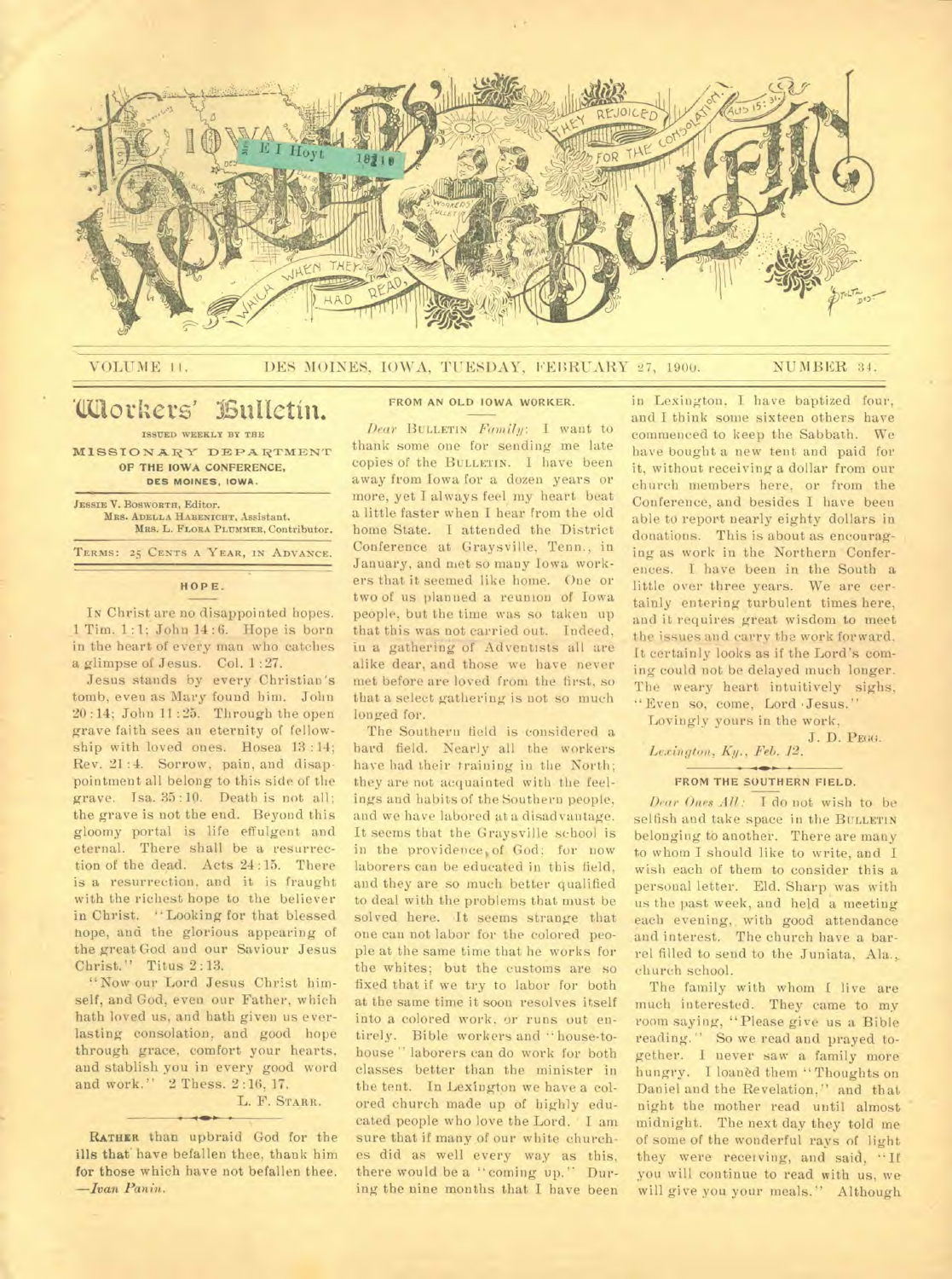I told them that the gospel is free, they remember me with fruit, bread, and many good things. I wish you would all pray for us. They are a noble family, and I expect to meet them in the kingdom. The tobaccousing woman I mentioned is wonderfully changed. She loves her Saviour, the Bible, and the Sabbath, yes. and the *Signs of the Times.* The desire for tobacco and snuff is gone. About two months ago, while reading Isaiah 3 : 18- 25, with other scriptures, she began to lay aside her finger rings and earrings, which she had worn for fortyfive years. I said, "Mother, what are you doing?" She answered, "The Lord says it is wrong. He never wore them, and I will follow him." Her life and very countenance are growing brighter each week. If I can but meet her in the kingdom. she will be worth all, yea, more than all, Iowa to me. She told me last week that her husband had been reading the *Signs,* and that he had only smoked three times, to her knowledge, in three weeks. In another dear family the husband has not used tobacco for over a month; the desire is gone, and he is a changed man. They are reading the *Signs,* too.

There are six can vassers in this city, doing well. Since last November, Bro. Brown has sold 1,000 copies of the special *Signs,* also over 1,000 copies of other numbers, with many books, and all for cash. You will remember that Bro. Brown is almost blind. We are assured that the angels go with him from door to door. Brethren and sisters, scatter the *Signs.* They contain precious truths.

Many will remember Sister Laura Ginley Whitegrove. She is in Bible work in Lexington, Ky., and may come to take my place, as it was decided at Graysville that I go to Wilmington, North Carolina. I *know* that the Lord is sending me. It is a destitute field, and I am happy to go. I never knew my need so much as since coming here. The Lord hath done great things for me, whereof I am glad. Last week I received a letter from Sister Addie Hare, of Battle Creek, Mich., containing \$5.00, to be used in the Master's work. "0. magnify the Lord with me, and let us exalt his name together." "The Lord is great, and greatly to be praised."

#### Lovingly,

MOLLIE R. LONG. *Louisville,* A'1.

"Sow diligence, reap delight."

## **FIELD REPORTS.**

#### INDIAN GROVE SCHOOLHOUSE.

I HAVE been at the above-named place about five weeks. The attendance and interest seemed to increase, till I had spoken a few times on the Sabbath question. The radical changes in the weather brought colds and sickness among those who were most interested. This, together with the severe weather last week, almost broke up the meetings. But 1 have visited in the homes, and left reading matter, securing thirteen orders for "Thoughts on Daniel and the Revelation," and a few subscriptions for the *Signs.* The friends have been very kind to me, and I enjoy my work here very much. We have hopes that some will accept the<br>truth. E. G. OLSEN. E. G. OLSEN.

### MONROE.

As previously reported, I began meetings in the Adventist church here Jan. 19, and have held services every night but one up to the present writing. The attendance has not been very large, but by the faithfulness of our people in coming, we have had a fair audience nearly every night. The Jove of God, need of a Saviour, his power and willingness to save, the prophecies, and the signs of the times, have been by God's help held up to the people. I appreciate the help of the elder, Bro. Perrin, who has spoken three times, and has been present every night to assist. The young people are faithful in carrying on the singing. The dear Lord came very near the first Sabbath, Jan. 20, and we are glad to say that on each succeeding one we have felt his presence still nearer. Last Sabbath the good Spirit came in and stirred both old and young to realize more fully our sad need of a "constant spirit," and power to endure the "trial of our faith." Ps. 51 :10; 1 Pet. 1:7. "Although we may now and then make an effort for the victory and obtain it, yet if we do not keep it, but sink down in the same careless, indifferent state, unable to endure temptation and resist the enemy, we do not endure the trial of our faith that is more precious than *gold. "—Early Writings, Supplement to Experience and Views. p. 26.* 

We rejoiced to hear the first testimony from some who have long been in the truth, and to see the work of grace deepen in the hearts of the youth, who gave their hearts to the

Lord a few Sabbaths ago. 0, there must be power enough with us to keep our children in the truth, before we can expect the Lord to do a great work by us for the unconverted. "Then will I teach transgressors thy ways, and sinners shall be converted unto thee." We are now considering the Sabbath question. As this is not a new subject here, no curiosity is created, as in new fields. We are thankful that a few seem to be following on to know the Lord, whom to know is life eternal. Hosea 6:3; John 17:3.<br>
Feb. 19. E. H. ADAMS. *Feb. 19.* E. H. ADAMS.

#### STATE CENTER.

BRO. HENRY JOHNSON began a series of meetings in our neighborhood Jan. 26. Twenty-four evening meetings were held. The weather was very cold and the roads rough the most of the time, yet the people came out to hear. Several times the house was full. Close attention was given to the word, which was clearly and forcibly presented. No prejudice or opposition was manifested, and many admitted that we had the truth, and it was evident that with some the Spirit of God was striving. One intelligent Baptist lady, who recently came from Kansas to this neighborhood. has heartily accepted the truths thus far presented, and has begun the observance of the true Sabbath. There are others for whom we hope and pray. Papers and tracts were distributed, and four subscriptions taken for the *Signs of the Times.* The meeting closed Sunday evening with an attendance of about sixty, *many* of whom expressed regret that the meetings<br>were to close. Lewis Witlson. LEWIS WILLSON.

#### SIOUX CITY MISSION.

WE are thankful for the degree of health enjoyed by the mission family during the past month. God has richly blessed us with the spirit of love and harmony, and has given us power with the people, enabling us to sow many seeds of truth, and to carry the everlasting gospel into many homes. There have been some who resisted; but many have been willing to hear, and their hearts have grown tender under the influence of the truth. Some are accepting and are being made happy in obeying. Two young ladies have begun the observance of the Sabbath since we commenced our winter's work. One man kept last Sabbath, and brought his family to meeting. He hopes soon to have them with him in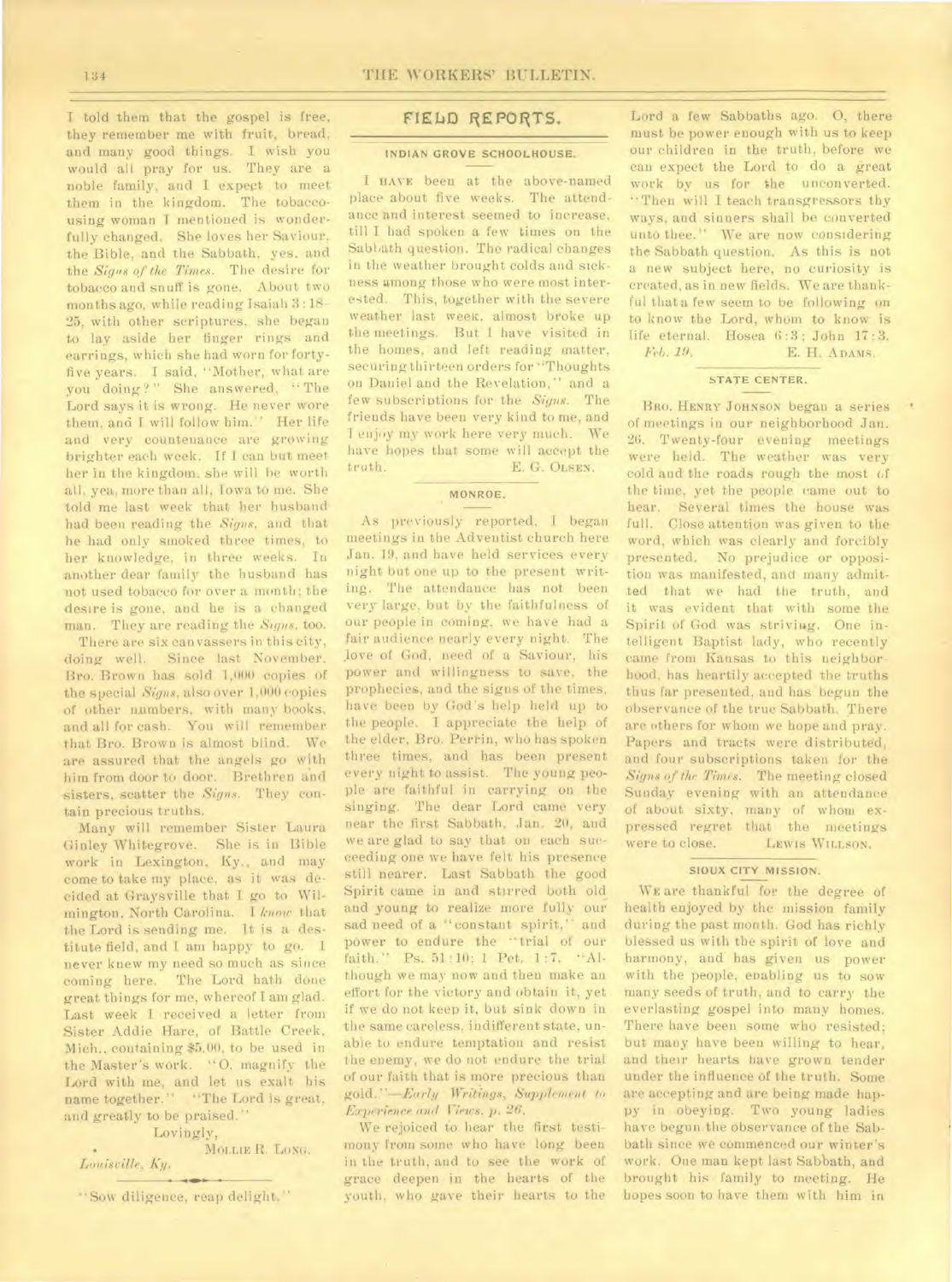the truth. Calls are coming in from the country that it is impossible for us to fill. Several new doors opened to us the past week, and we certainly know that the message is rising.

During the month there have been lodged, 377; penny lunches served, 3,812; treatments given, 5; garments given away, 129; received for sale of tracts, \$5.42; Bible readings held, 206; meetings held, 78; visits made, 757; papers sold, 119; papers given away, 303; subscriptions obtained, 19; pages loaned or given away, 3,219. Mrs. H. G. Markel, of Bristow, sent a donation of \$3.00; the Exira church, a sack of clothing; and a Methodist man who lives in the country brought us three bushels of potatoes. We have received no *beans* during this month, and would be thankful if some could be sent us very soon. Send all supplies to 310 Jennings St.

Since our last report., we have instituted a noonday prayer service. As far as possible, all the workers meet to especially seek the Lord in behalf of the work here, and also the general work. These have been most blessed seasons. J. W. Dorcas, Supt.

#### **BERTRAM.**

**WITH** my family I went from campmeeting to Norway, where we held tent meetings fiye weeks. The attendance was small from the first. The stay-away argument was used by both Catholic and Protestant ministers. As a result of the meetings, there are four faithful Sabbath-keepers. They have sold their property and bought a farm near the Lisbon church, making an addition to the Lisbon Sabbath-school of six. Others were in the valley of • decision.

We moved our tent to Cedar Rapids, and held meetings there four weeks, We found that the church there was having neither Sabbath-school nor meetings. After several days, we succeeded in finding some of the members, and started a Sabbath-school. One brother that had been studying "Thoughts on Daniel and the Revelation" commenced to keep the Sabbath.

From there we moved to Bertram, where we have a home. As the result of the bad water used at Cedar Rapids, I took typhoid fever, from which I had not entirely recovered when I received a severe injury by the upsetting of a load of hay. I had two ribs broken, and was otherwise hurt. Two days after I was taken sick, our grandson, for whom we were caring, took the

typhoid fever, and died. Although we have had severe trials, our hope grows stronger in the Lord. We know he will fulfill all his promises. During the summer we received \$13.10 in cash, and at Norway all the vegetables we needed. One Catholic family was very kind, and all were friendly, even those that stayed away. One lady, who was opposed to the truth, ran to the tent for Minnie to stay with her for protection during a threatening storm. It reminded us of what will be after probation ends. They will call on God's people to lead them in the narrow way, but it will be too late. C. E. HAHN.

#### **COUNCIL BLUFFS.**

**THE** interest was good until the Sabbath truths were presented, when about twenty-five began its observance. Some of these belonged to the Baptist church in Omaha; and when the minister heard of their accepting the Sabbath, all manner of falsehoods were told them of us as a people. Meetings were held, and nearly every one attended them. About half of those who had kept the Sabbath went back to Sunday observance. They tried to break up our meetings, but our numbers are increasing and' theirs decreasing. So far two families have taken their stand for the truth, and others are at the deciding point. We have been given the credit for converting five of their young people, who want to stay with the Baptists. I am soon going to leave for Europe. I would be glad to have the prayers of the brethren and sisters, that all may be done to the honor and glory of God. D. P. GAEDE.

# THE SABBATH-SCHOOL.

**CONDUCTED BY MRS. JESSIE L. ADAMS.** 

#### **A VISIT TO THE OAKWOOD FARM.—NO. I.**

*My Dear Little Brothers and Sisters in Iowa:* Good morning. How are you all? Pretty well, did you say ? Well, I am glad; but some of you did not speak, for you were sound asleep. Half past four in the morning is too early for you, but this is all the time I have to write. This is a busy place. All are supposed to get up at 5 : 00 o'clock. The bell rings for worship at 5:45, and for breakfast at 6:00. About half of the students are ready for' work at 6 :30. Dinner is served at 11:30. At 12 :15 **P.** M. the other half of the students are ready for

work; and so it goes day after day Yes, sometimes I do feel weary; and it seems good to have the Sabbath come, when I can throw off the cares of the week. Our Sabbath-school and meeting are always good. We also have worship at the going down of the sun. The students are not required to study on the evening after the Sabbath, and so nearly always they come into our room, where the organ is, and have a good sing. This is resting to me, as 1 like music so well.

Because you are so interested in the work here, I will imagine, you have all come over to see us, and to see what has been done with the money you have sent. I assure you I am more than delighted to show you around. Of course, I dare not stop to count up how many there are of you, neither will it make any difference. So let us be going, for it will take us all day. Yes, our girls here may go along, for they will tell you many things that I will forget.

Come this way to the orchard. I want you to see 450 peach trees that your money paid for, and which stand as monuments of as many children. They were set out one year ago, and were then one year old. Now they are two years old. Many of them are fine, but some have bad limbs grown on them, some have' sprouts coming up at the side, and ten are dead. Can you guess my thoughts, children ? I have told you no story of fiction, but one so real that it makes me feel solemn, as I think of you, and wonder how many of you have bad limbs, or habits, fastened to you during the year that is past. Dear children, pray that the Lord will send some one to prune, or point out, these bad habits to you. If it happens to be mother or father, sister or brother, submit kindly, and tell them to train you up into a nice straight tree, or Christian. Many of these trees are fine, no sprouts, no bad limbs; and I think of many of you as such trees, always doing well and quickly what you are told to do, without murmuring or complaining, always bearing burdens for mother. Well, I did not think of stopping to give you such a talk as this; and now my space in the **BULLE-TIN** is all taken up, and I am not nearly through showing you around, so what shall I do ? All right, if you will come again next week, 1 will spend a whole day with you, and we will complete our trip. Now'do not forget your appointment, but be sure to be on time; because Francis will ring the bell, and that means to go. Good by, all, until<br>next week. S. M. JAcops. S. M. JACOBS.